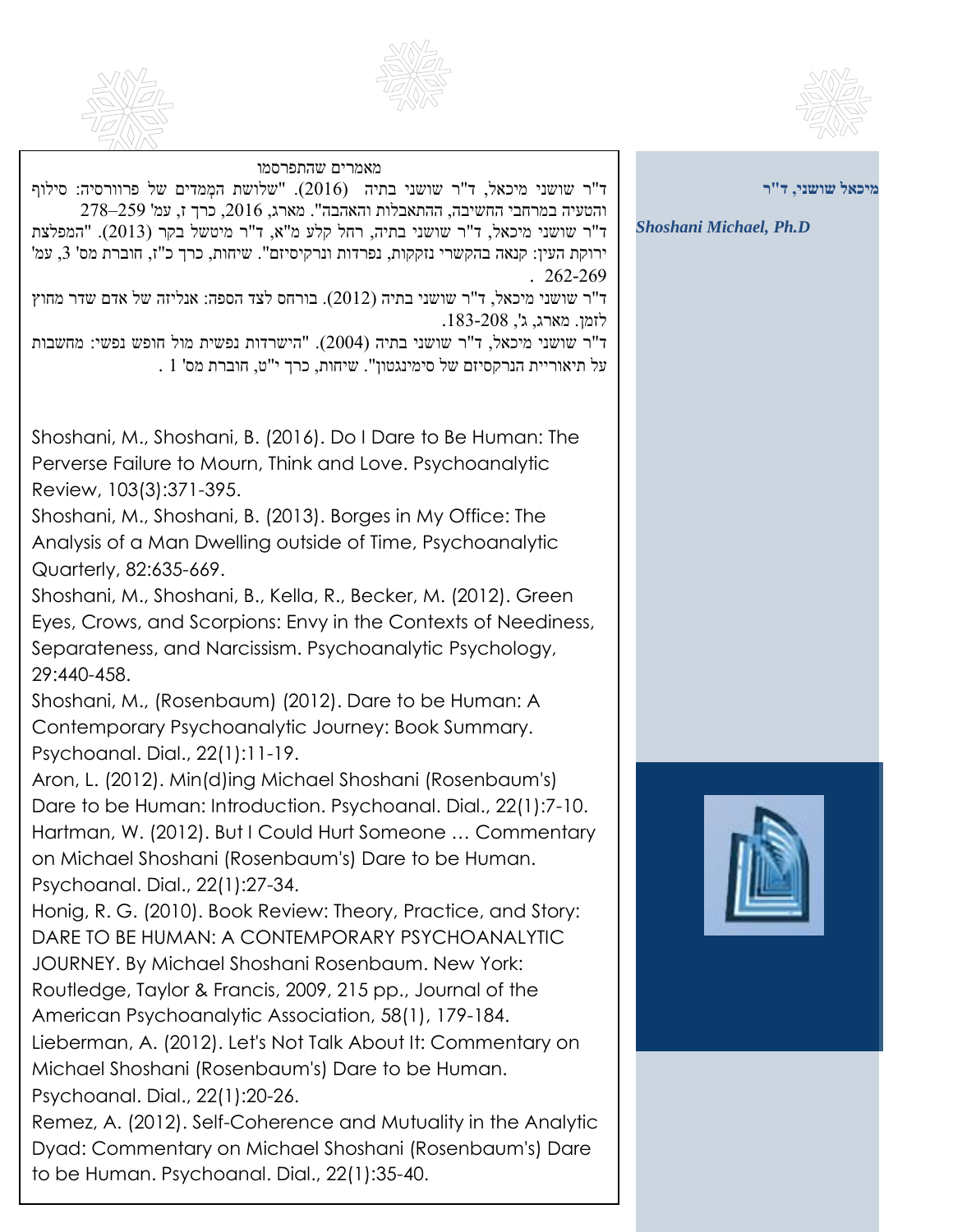





Simha-Alpern, A. (2012). The Facilitating Aspects of Termination and Posttermination: Commentary on Michael Shoshani (Rosenbaum's) Dare to be Human. Psychoanal. Dial., 22(1):41- 48. Stemp, S. (2010). Analyst and Patient Exposed—a Relational Account. Contemp. Psychoanal., 46(4):599-605. Shoshani, M., (Rosenbaum) (2012). Reply to Commentaries. Psychoanal. Dial., 22(1):49-53. Shoshani, M., Shoshani, B., Shinar, O. (2010). Fear and Shame in an Israeli Psychoanalyst and His Patient: Lessons Learned in Times of War. Psychoanalytic Dialogues, 20:3 pp. 285 – 307. Shoshani, M. (2010). Upon Earning the Right to Be and Ever Become. Psychoanalytic Inquiry, 30:174–202. Shoshani M. (2009), Dare to be Human: A Contemporary Psychoanalytic Journey, New York: Routledge. Shoshani, M., Shoshani, B. & Becker, M. (2007). On Twisted Coalitions and Perverse-Narcissistic Configurations: A Case Study. From Positivistic Oedipal Third to an Existential Relational Third. Psychoanalytic Psychology, 26:2. Shoshani, M., Shoshani, B., (2006). "In Memory of Stephen Mitchell". Psychologist-Psychoanalyst: Official Publication of Division 39 of the APA, Vol. 26, (1). Shoshani, M., Shoshani, B. & Becker, M. (2006). From Lifegiver to Mutual Nurturance: A Relational Perspective of Symington's Monadic View of Narcissism, Psychoanalytic Dialogues, Vol. 16, 5, pp. 499-517. Shoshani, M. & Shoshani, B. (2003). Psychic Survival Versus Psychic Freedom: Reflections on Symington's Theory of Narcissism. In Progress in Self Psychology, 19, ed. A. Goldberg. Hillsdale, NJ: The Analytic Press, pp. 133-151. Shoshani M. (2003). Love of Psychoanalysis: A Personal Note. Israel Psychoanalytic Journal Vol 1 (1). pp. 33-43. מאמרים שהוגשו לפרסום: Shoshani, M. & Shoshani, B. (2017). The First Seducer: Mother-Son Relations as a Precursor of Perverse Psychic Organization. Submitted to the Journal of the American Psychoanalytic

Association (JAPA).

**מיכאל שושני, ד"ר**

*Shoshani Michael, Ph.D*